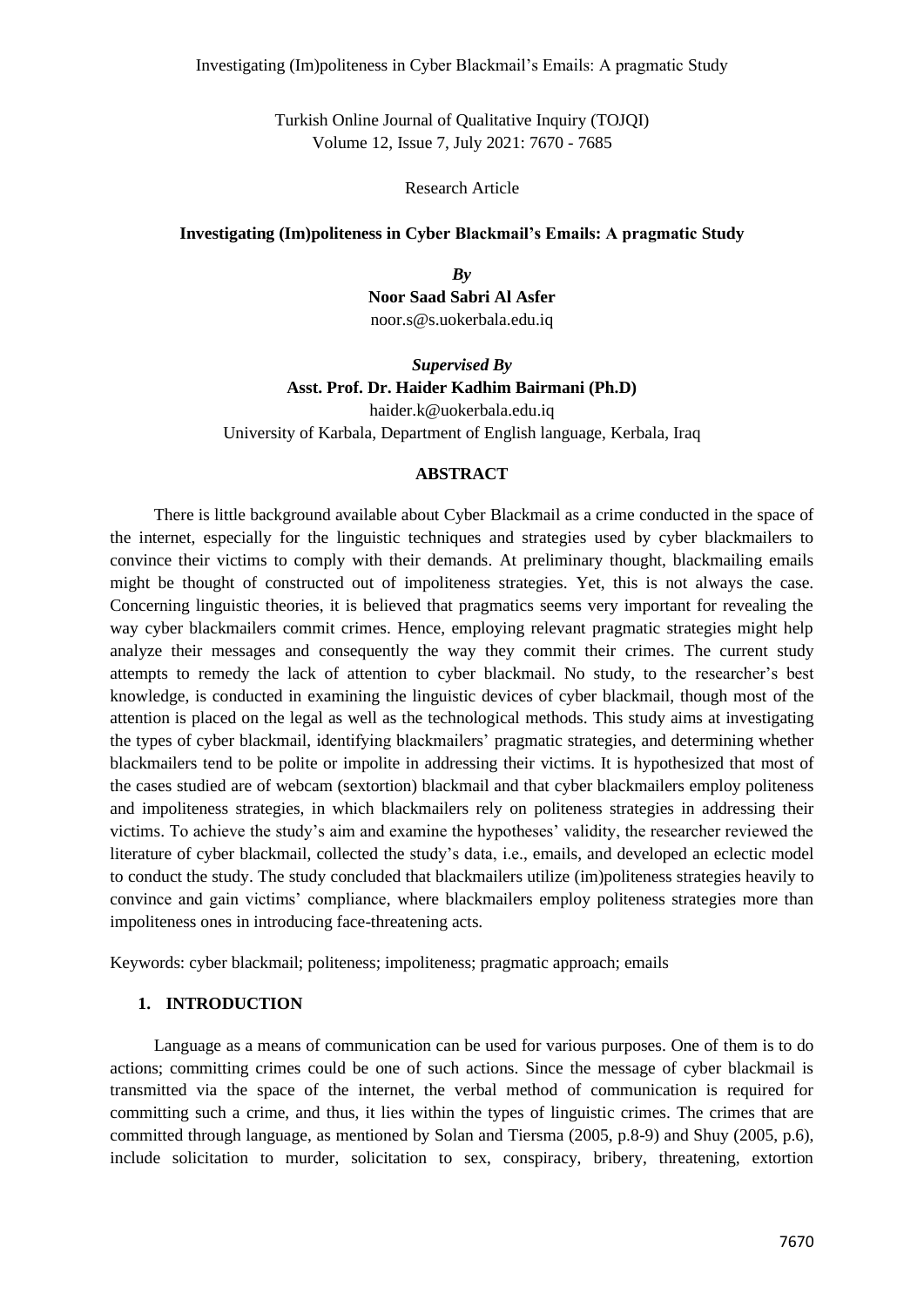(Blackmail), perjury, fraud, purchasing or selling stolen property, and presenting a false statement to government officials.

Cyber Blackmail as a cyber crime is a modern phenomenon in the research field of linguistics. Most of the research have been done to investigate the technical methodologies the criminals use in conducting their blackmail within computer science. Other studies are related to the field of law in which investigation focuses on legal issues related to the wrongful act of blackmail. To the best of the research knowledge, there is only one researcher, (Arends, 2017), who has conducted two studies on blackmail to investigate the categories of SAs under which the act of blackmail lies. Besides, there are several researches on emails conducted to investigate some other types of cyber crimes, such as fraud, in which criminals send scam emails promising for financial gain, but first, advanced payment must be submitted.

## **2. LITERATURE REVIEW**

## *2.1 Cyber Blackmail*

Brenner (2010, p.80) states that cyber blackmail involves the threat of publishing individuals' or companies' sensitive data obtained by the criminal unless the victim meets certain demands. A demand may include money, something of value, or extra information. Cyber blackmail, like all forms of blackmail, is a crime in all states (Content Team, 2019, para. 11). Cyber blackmail, as all cyber crimes, are dangerous and can be committed easily since cyber criminals have some advantages over ordinary ones. Juettner (2009, p.6) and Lukens (1998, p.7) have mentioned some of the privileges that cyber criminals benefit from in committing cyber crimes:

- 1- Cyber criminals often feel secured since they are physically distant from their victims.
- 2- Cyber criminals could even be respectful people who have never been convicted before.
- 3- Cyber crimes can attack victims located in various countries without risking being identified.
- 4- Cyber criminals are difficult to reach by law enforcement since they mostly leave no evidence.
- 5- Cyber criminals do not experience guilt in committing their crimes since they never have to meet their victims in person. They even justify their acts as something "like a business deal than like mugging someone on the street" (Juettner, 2009, p. 6).
- 6- No crime scene, physical evidence, or witnesses are available for conducting an investigation.
- 7- No means of violence is required.

The present study looks forwards to answer the following questions:

- 1- What types of cyber blackmail are used in emails, and which of them is the most dominant?
- 2- What are the politeness strategies blackmailers use, and which sub-strategies they rely on in achieving their goal?
- 3- What are the impoliteness strategies employed by blackmailers, and which sub-strategy is the most dominant?
- 4- Which method do blackmailers tend to use in conducting their blackmail, whether polite or impolite?

The following aims are sought to be achieved:

- 1- Identifying the types of cyber blackmail utilized by blackmailers in emails and specifying the most frequent one.
- 2- Investigating the politeness strategies and specifying the most frequent ones.
- 3- Detecting the impoliteness strategies utilized by blackmailers and finding out the most dominant sub-strategy.
- 4- Finding out whether blackmailers tend to be polite in their writing or impolite.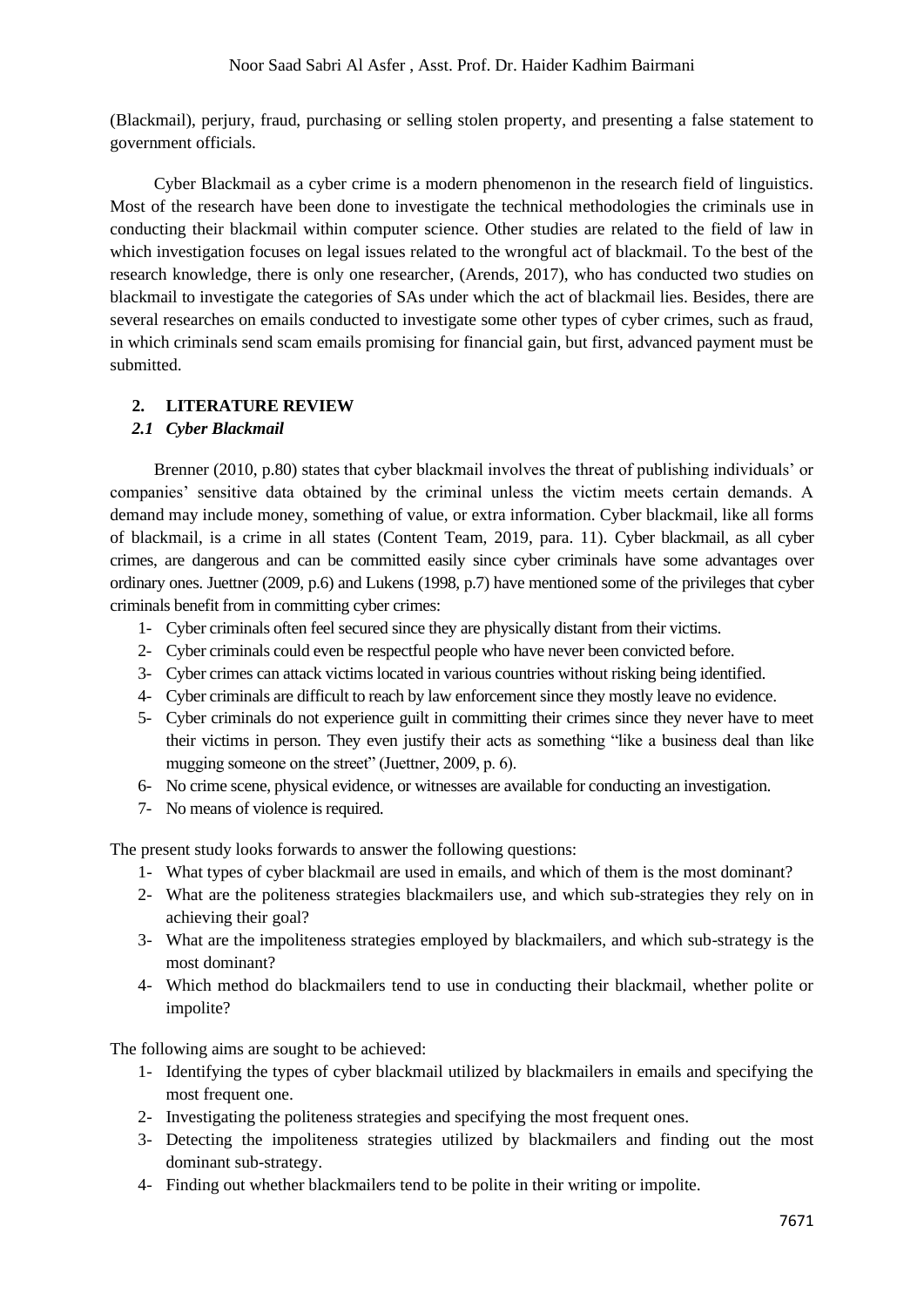The present study hypothesizes that:

- 1. Webcam blackmail is the most frequently used type of cyber blackmail.
- 2. Blackmailers use various politeness strategies, and they rely on the off-record politeness substrategies in conveying their blackmail.
- 3. Blackmailers use various impoliteness strategies, and the most frequent one employed in constructing blackmails is the negative impoliteness sub-strategies.
- 4. Blackmailers tend to be polite in addressing their victims.

## *2.1.1 Types of Cyber Blackmail*

The act of threatening an individual or a business can take various forms depending on the purpose it serves and the type of data compromised; these include emotional, webcam, or business blackmail.

## *2.1.1.1 Webcam Blackmail*

Webcam blackmail consists of a threat for exposing any material possessed by the blackmailer, such as information, photo, or video that the victim wishes to keep private. Thus, to prevent the release of this information, he is obliged to pay the value announced by the blackmailer (Europol, 2017, p.9).

According to Mullin (2018, para. 1), Webcam Blackmail, or Sextortion, is one type of cyber blackmail in which a "fake identities" is used by the blackmailer to befriend the victims online through websites such as Skype, Facebook, or Linkedin in order to convince them to perform an act in front of the camera and then threaten to share the recording with the victim's relatives and friends unless demand for payment is met.

## *2.1.1.2 Business Blackmail*

Sancho (2017, p.4) indicates that blackmail can be directed to individuals as well as to businesses, in which the threat is conducted to the exposure of sensitive data "unless an individual or business pays." Due to the heavy reliance on digital techniques by companies in doing their business, the cyber blackmailer has gained some advantages, i.e., being able to steal sensitive information by penetrating others' computers, hold companies at ransom beside being able to target, with a click of a mouse, a broader array of victims with impunity and without fear of being detected.

In business blackmail, blackmailers attempt to extort money from companies by threatening to share privileged information, disable critical business systems, steal intellectual property, and threaten to trade it to competitors (Ferguson & Rosencrance, 2021, para. 13-15).

## *2.2 Pragmatics*

Pragmatics is defined by many scientists to be the focus on the meaning of an utterance outside the superficial level and its interpretation with the assistance of context. It deals with language use and the hidden meaning of an utterance in an attempt to reach the speaker's intention. It is Charles Morris who first introduced the term pragmatics as part of the theory of semiotics when he described it as the study of "the relationship of sign to interpreters" (1938, p. 6). For Leech (1983, p. 6), pragmatics is "the study of meaning in relation to speech situation," in which he asserts that the focus of pragmatics is not the language itself but the way people use language. Leech and Short (1981, p. 245) state that meaning is "derived not from the formal properties of words and constructions, but from the way in which utterances are used and how they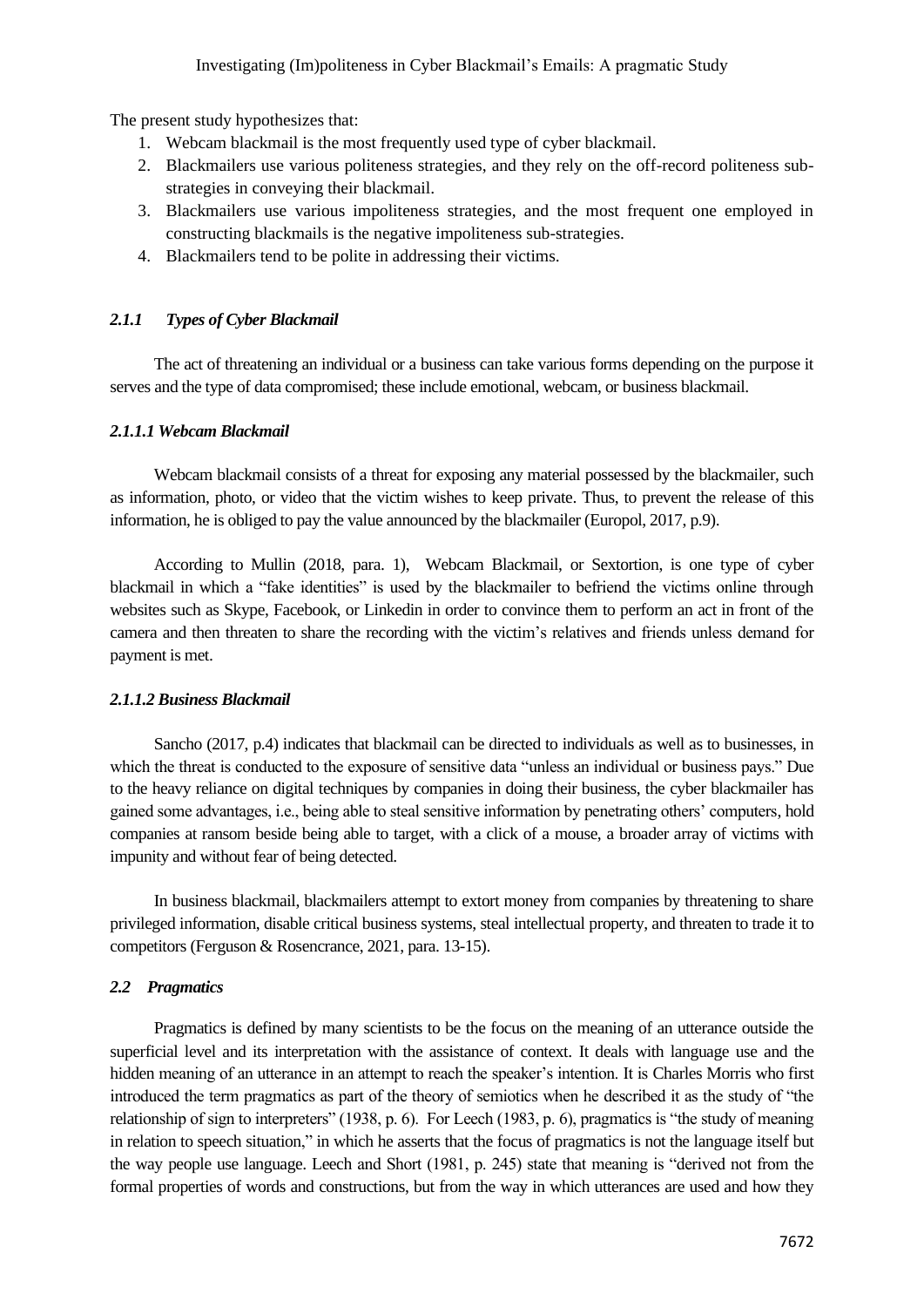relate to the context in which they are uttered." According to Yule (1996, p.3), pragmatics is "the study of meaning as communicated by a speaker (or writer) and interpreted by a listener (or reader)," "the study of contextual meaning," and "how more gets communicated than is said." This refers to meaning from the speaker's as well as the hearer's point of view, focusing on people's intended meaning rather than the uttered words with regard to the context as a guide to reach the unrevealed meaning. It is in this particular sense that pragmatics serves the purpose of the present study.

Additionally, Crystal (2003, p.364) states that pragmatics is about how users use language, including words and phrases' choices and the effects their language use carries to the listeners/readers during communication. The accomplishment of this process relies on the speaker, the hearer, and other elements of the context of an utterance. In the same vein, Gee (2011, p.12) focuses on the contextual elements, including participants, setting, movement, and shared knowledge in the interpretation of meaning intended by the speaker. The present study is interested mainly in two areas that serve the purposes of the current study; these include politeness and impoliteness. Politeness and Impoliteness are recent theories introduced to the field of pragmatic. They are used to assign speakers' utterances and hence intentions in addressing the hearer. The present study tries, in an attempt to find out blackmailers' tendency, to compare between blackmailers' use of these theories.

## *2.1.1 Politeness Theory*

Politeness as a concept is intertwined with pragmatics' other theories as well as with those of persuasion. According to Lakoff (1975, p. 64), politeness is the means for reducing "friction in personal interaction". In relation to Searle's (1975) notion of ISA, he (ibid. p.177) asserts that politeness is one of the motivations in using ISA. According to Cruse (2006, p.131), using a politeness strategy is an attempt to minimize the negative effect or the harshness of one's speech and maximize the positive effects on the receiver. It is not about information exchange; instead, it is about shaping the linguistic interaction according to social rules such as degree of friendliness (Yule, 1996, p. 59).

Brown and Levinson (1987) proposed an influential view of politeness: the Face-saving Model. The concept of Face was adopted from Goffman (1967), who states that the term Face is the "positive social value a person effectively claims for himself by the line others assume he has taken during a particular contact" (ibid. 2005, p.5). According to Brown and Levinson (1987, p.13, 61-2), face is classified into the following:

- 1. Positive face: the individual's "desire of being approved of".
- 2. Negative face: the individual's rights to be independent and non-distracted.

Certain types of SA are proved to be face-threatening; these include requests, accusations, insults, complaints, disagreements or dislikes, objections, and interruptions (Brown & Levinson, 1987, p. 65-6; Petríčková, 2012, p.12). A cyber criminal may hedge, for example, for certain reasons. He may be uncertain whether his threat would succeed in furthering his ends, i.e., making his victim comply with the demand; therefore, using hedges is one of the strategies to weaken the speaker's assertion in order to save his own face from being proved wrong later. Additionally, the blackmailer may hedge in introducing certain SAs that includes threatening the victim's face as one of the politeness strategies employed to decrease FTA. Brown and Levinson (1987, p.94-227) introduce the following politeness strategies that are used to reduce the FTAs:

## *2.1.1.1 Bald on-record Politeness*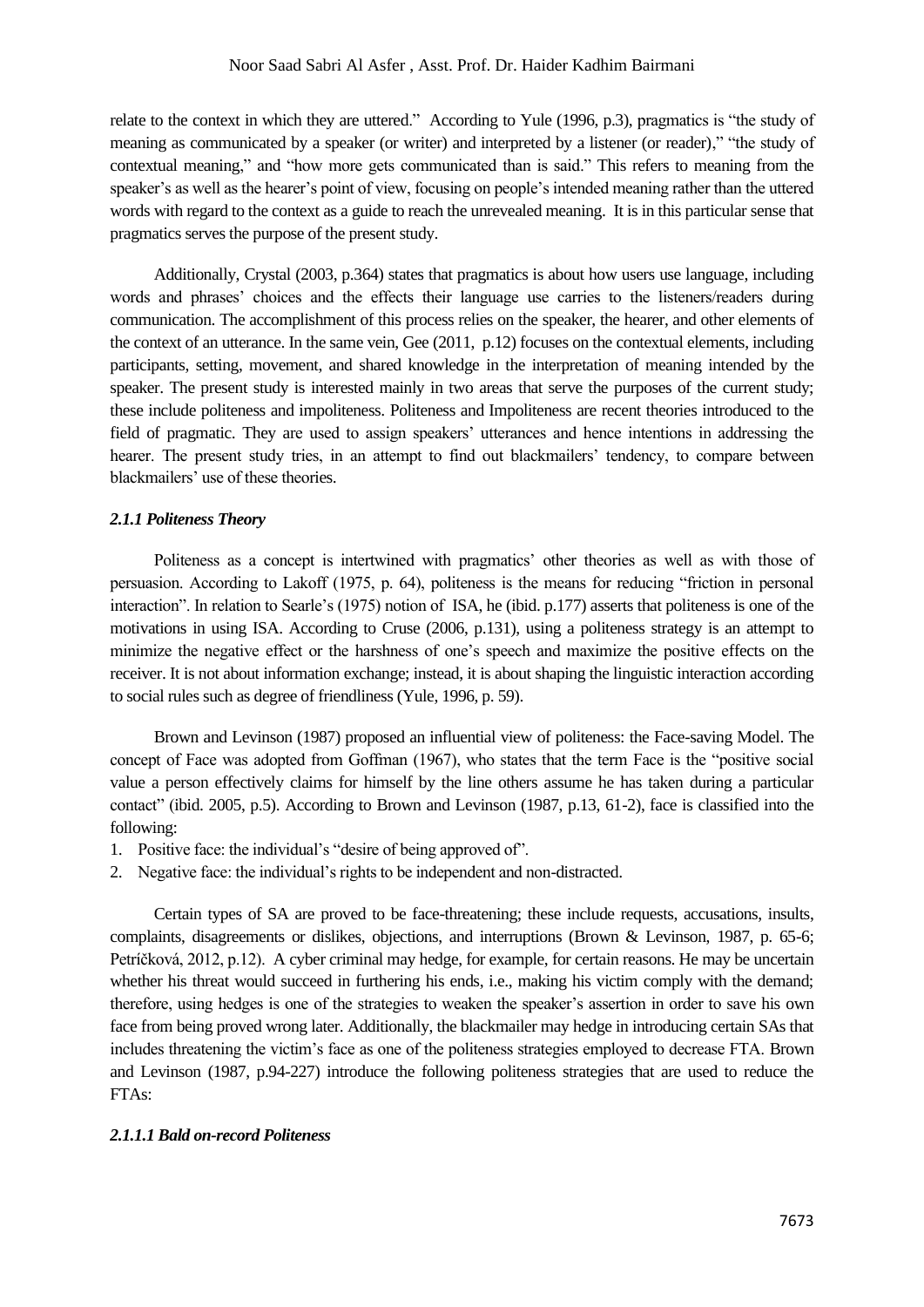This strategy is used when performing FTA with maximum efficiency. When the speaker addresses the hearer directly without considering potential face damaging of the hearer, the speaker then observes the four maxims fully in which DSA is used (Brown & Levinson, 1987, p.94-5). The researcher has provided the following example:

*1. Shut the door.*

In this example, the speaker used an imperative sentence without any mitigation device to lessen the performance of FTA. Thus using imperative indicates going baldly on-record (Cutting, 2008, p. 46).

Bald on-record politeness strategy can be used when the speaker is superior to the hearer as in the example above, or when the performance of FTA is very slight, as in requesting, suggesting, and offering (Brown & Levinson, 1987, p.68-9).

## *2.1.1.2 Positive Politeness*

This strategy is used for showing awareness and attention towards the hearer's want, need, etc. Brown and Levinson (1987. p.101-29) have introduced fifteen positive politeness sub-strategies as exemplified in table  $(1)$ :

| <b>Table</b> |  |
|--------------|--|
|              |  |

|                         | T OBUTE I OMENCIJOS SAO SITUACIJUS        |                                                         |
|-------------------------|-------------------------------------------|---------------------------------------------------------|
| No.                     | <b>Positive Politeness sub-strategies</b> | <b>Example</b>                                          |
| $\mathbf{1}$            | Notice and attend to H (needs, wants,     | "What a beautiful vase this is! Where did it come       |
|                         | interests)                                | from?" (ibid. $p.103$ )                                 |
| $\overline{2}$          | Exaggerate (Interest and sympathy with    | "What a fantastic garden you have!" (ibid. p.104)       |
|                         | hearer)                                   |                                                         |
| 3                       | Intensify Interest to H                   | "You always do the dishes! I'll do them this time."     |
|                         |                                           | (ibid. p. 107)                                          |
| $\overline{\mathbf{4}}$ | Use in-group identity markers             | "Give us 10 rupees, sonny. I need it." (ibid. p.109)    |
| 5                       | Seek agreement                            | "Isn't your new car a beautiful colour!" (ibid. p.112)  |
| 6                       | Avoid disagreement                        | A: "Can you hear me?"                                   |
|                         |                                           | B: "Barely."<br>(ibid. p.114)                           |
| $\overline{7}$          | Presuppose, assert, and raise common      | "I had a really hard time learning to drive, didn't I." |
|                         | ground                                    | (ibid. p.119)                                           |
| 8                       | Joke                                      | "Ok if I tackle those cookies now?" (ibid. p.124)       |
| 9                       | Presuppose or assert S's knowledge and    | "I know you can't bear parties, but this one will       |
|                         | concern for H's want                      | really be good_do come." (ibid. p.125)                  |
| 10                      | Offer and promise                         | "I'll drop by sometime next week." (ibid. p.125)        |
| 11                      | Be optimistic                             | "You'll lend me your bike, right?" (ibid. p.126)        |
| 12                      | Include the S and H in an activity        | "Let's have a cookies, then." (ibid. p.127)             |
|                         |                                           |                                                         |
| 13                      | Give (or ask for) a reason                | "Why didn't you do the dishes?!" (ibid. p.128)          |
| 14                      | Assume or assert reciprocity              | "I did X for you last week, so you do Y for me this     |
|                         |                                           | week." (ibid. p.129)                                    |
| 15                      | Give gifts to H                           | Satisfying H's want to be liked, admired, understood,   |
|                         |                                           | cared about, listened to, and the like. ) (ibid. p.129) |

*Positive Politeness sub-strategies* 

# *2.1.1.3 Negative Politeness*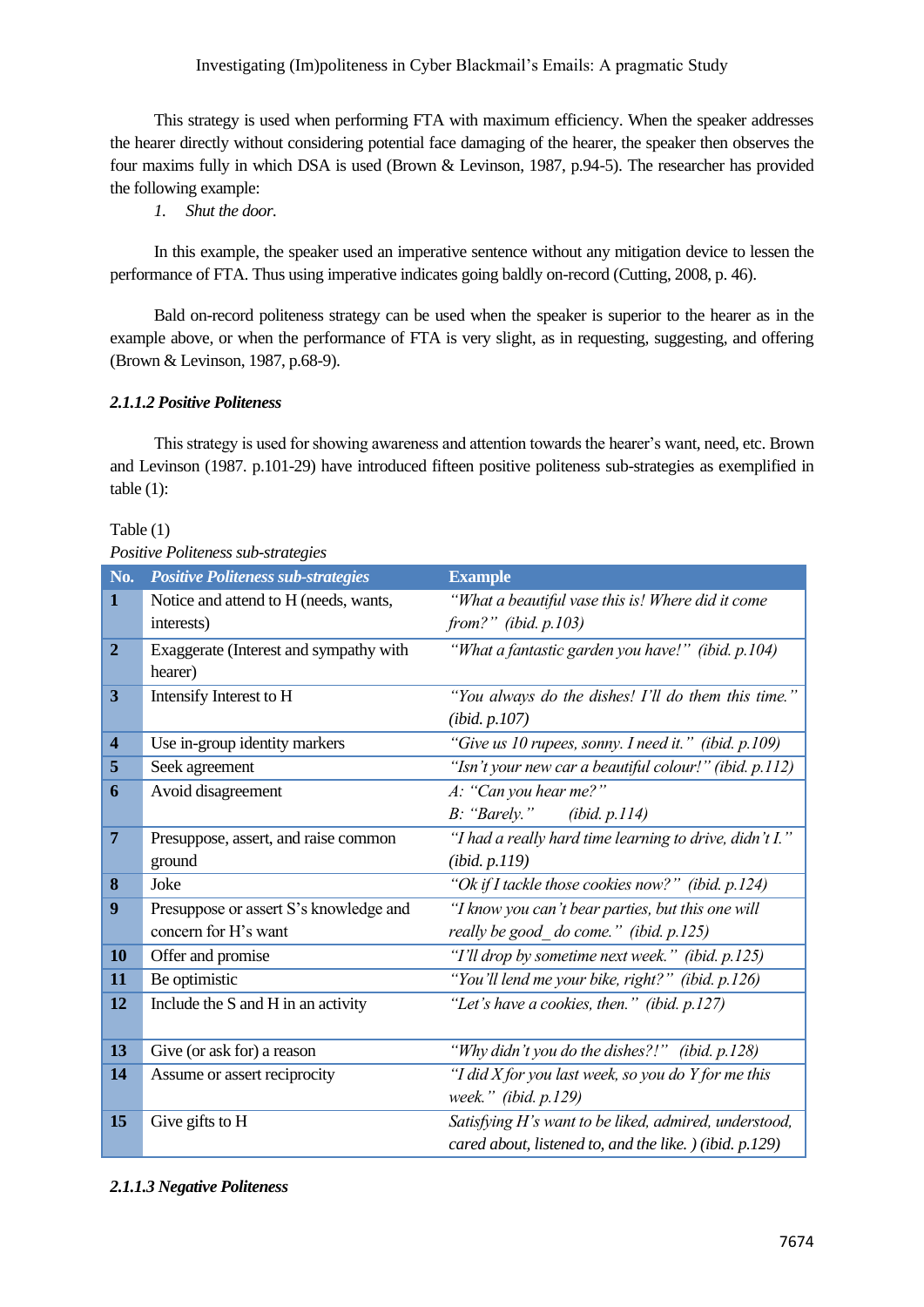It is an attempt to mitigate the FTA towards the addressee as the speaker uses politeness strategies to save the addressee's negative face. This can be done by manipulating a variety of linguistic devices, including hedges, apologies, deference, impersonalizing, etc. (Raheem, 2016, p.59). Brown and Levinson (1987, p. 129–211) have introduced ten negative politeness sub-strategies as exemplified in table (2):

## Table (2)

*Negative Politeness sub-strategies*

| No.                     | <b>Negative Politeness sub-strategies</b> | <b>Example</b>                                           |
|-------------------------|-------------------------------------------|----------------------------------------------------------|
| $\mathbf 1$             | Be conventionally indirect                | "Can you please pass the salt?" (ibid. p.133)            |
| $\overline{2}$          | Hedge                                     | "You are quite right." (ibid. p.145)                     |
| 3                       | Be pessimistic                            | "You couldn't by any chance lend me your                 |
|                         |                                           | lawnmower." (ibid. p.173)                                |
| $\overline{\mathbf{4}}$ | Minimize imposition                       | "I just want to ask you if I can borrow a little paper." |
|                         |                                           | ( <i>ibid.</i> $p.177$ )                                 |
| 5                       | Give deference                            | "We look forward very much to dining with you."          |
|                         |                                           | (ibid. p.181)                                            |
| 6                       | Apologize                                 | "I hope you don't mind me saying this, but" (ibid.       |
|                         |                                           | p.188)                                                   |
| $\overline{7}$          | Impersonalize S and H                     | "I tell you that it is so." (ibid. p.190)                |
| 8                       | State the FTA as general rules            | "The committee requests the President" (ibid. $p.207$    |
| 9                       | Nominalize                                | "Your cooperation is urgently requested." (ibid.         |
|                         |                                           | p.208)                                                   |
| <b>10</b>               | Go on record as a debt incurred or as a   | "I could easily do it for you." (ibid. p.210)            |
|                         | non-indebting H.                          |                                                          |

## *2.1.1.4 Off-record Politeness*

This strategy is about representing acts implicitly in which the hearer's face is not threatened. Multiple interpretations are available since the speaker tends to use indirectness (Brown & Levinson, 1987, p. 211-13). They (ibid. p. 211-27) introduced fifteen off-record politeness sub-strategies as exemplified in table (3):

**No.** *Off-record Politeness* **Example 1** Give a hint *"It is cold in here. (c.i. Shut the window)" (ibid. p.215)* **2** Give an association clue *"Are you going to market tomorrow?...There is a market tomorrow, I suppose. (c.i. Give me a ride there)" (ibid. p.216)* **3** Presuppose *"I washed the car again." (ibid. p.217)* **4** Understate *A: "What do you think of Harry?" B: "Nothing wrong with him. (c.i. I don't think he's very good)"(ibid. p.218)* **5** Overstate *"There were a million people in the Co-op tonight!" (ibid. p.219)* **6** Use tautologies *"War is war." (ibid. p.220)* **7** Use contradictions *A: "Are you upset about that?" B: "yes and no." (ibid. p.221)* **8** Be ironic *"Beautiful weather, isn't it! (to postman drenched in rainstorm)"* 

| Off-record Politeness sub-strategies |  |  |
|--------------------------------------|--|--|

Table (3)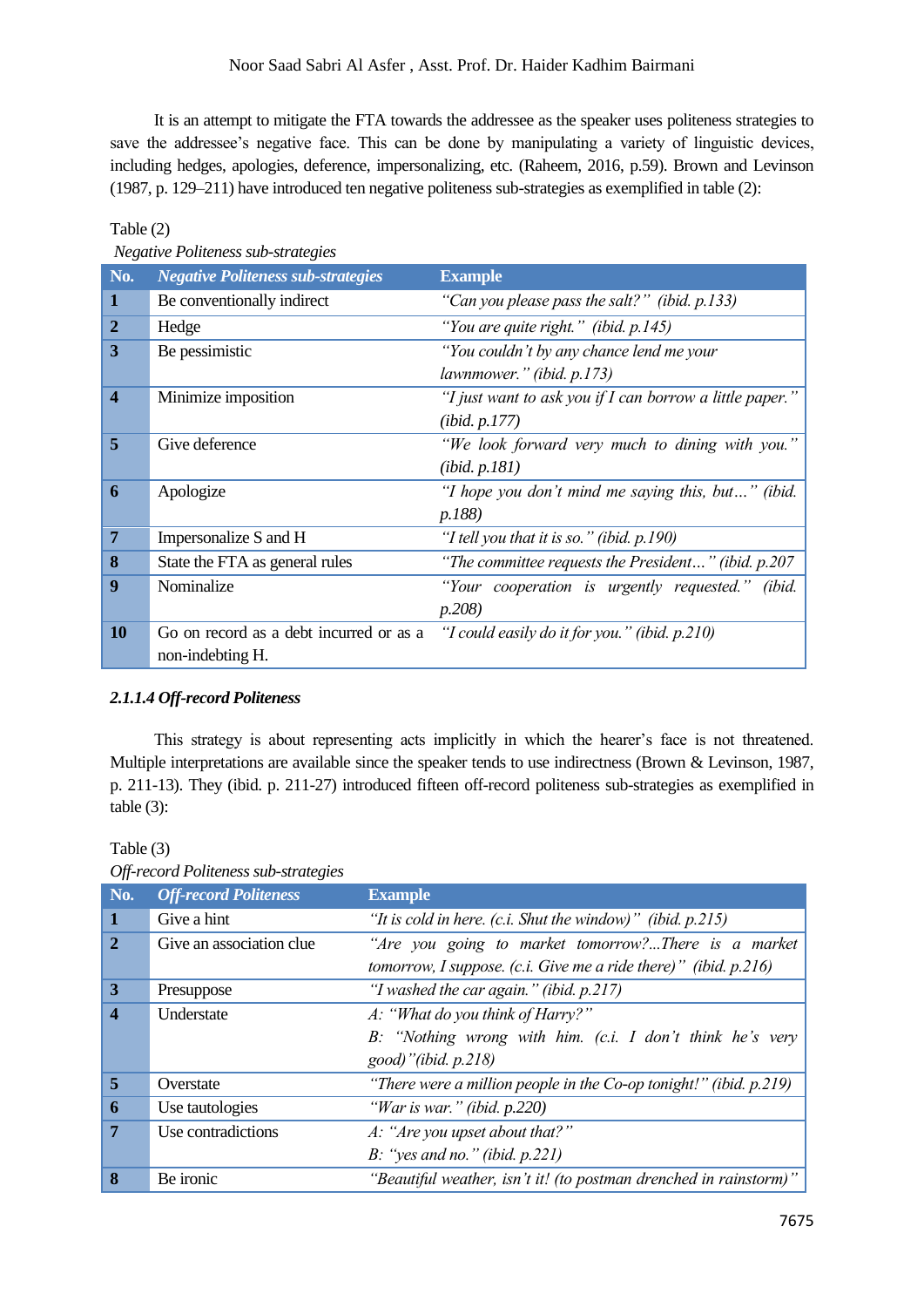|                  |                                | (ibid. p.222).                                                      |
|------------------|--------------------------------|---------------------------------------------------------------------|
| $\boldsymbol{q}$ | Use metaphors                  | "Harry is a real fish. (c.i. He (drink/swim like a fish)"<br>(ibid. |
|                  | p.222)                         |                                                                     |
| 10               | Use rhetorical questions       | "What can I say? (c.i. Nothing, it's so bad)" (ibid. p.223)         |
| 11               | Be ambiguous                   | "John's a pretty (sharp/smooth) cookie." (ibid. p.225)              |
| 12               | Be vague                       | "Looks like someone may have had too much to drink. (vague          |
|                  |                                | understatement)" (ibid. $p.226$ )                                   |
| 13               | Over-generalize                | "Mature people sometimes help do the dishes." (ibid. p.226)         |
| 14               | Displace H                     | When secretary $A$ ask secretary $B$ to pass the stapler where $a$  |
|                  |                                | professor is much nearer to the stapler than secretary B. Thus, the |
|                  |                                | request is directed to the professor indirectly. (ibid. p.226)      |
| 15               | Be<br>incomplete<br>and<br>use | "Well, if one leaves one's tea on the wobbly table" (ibid. p.227)   |
|                  | ellipsis                       |                                                                     |

Thus, politeness can be defined as a language filter machine in which cruel or direct SA is being refined for the sake of maintaining good relationships and avoiding embarrassing or humiliating others.

## *2.1.2 Impoliteness Theory*

Impoliteness is about assessing certain behavior according to negative perspectives, which are dependent on expectations, desires, and/or beliefs proposed by a social organization, such as assessing the identities of one person or group by other participants in interaction (Culpeper, 2010, p.3233). It aims at damaging the addressee's social image in which verbal aggressiveness and disharmony are caused (Culpeper et al., 2003, p.1550). In this regard, Culpeper (1996, p. 356) asserts, saying that "impoliteness super strategies are a means of attacking face."

Impoliteness is formulated from politeness as the label '(im)politeness' is proposed by Watts (2003). Culpeper (1996) derived his work of impoliteness from Brown and Levinson's theory of politeness, in which he has found out that each politeness strategy has an opposite impoliteness one with opposite orientation. He (ibid. p. 356-8) introduced these strategies as follows:

## *2.1.2.1 Bald on-record Impoliteness*

It is a strategy in which the FTA is expressed directly, clearly, unambiguous and concise impolitely. The imperative form of the sentence is used in expressing this strategy (Culpeper, 1996, p. 356). The researcher has provided the following example:

*1. Get out.* 

## *2.1.2.2 Positive Impoliteness*

This strategy, with its sub-strategies, is designed to attack the positive face of the addressee. The substrategies, as exemplified in table (4) include the following (ibid. p. 357-8), where the researcher has provided an example for each:

Table (4) *Positive Impoliteness sub-strategies* **No.** *Positive Impoliteness* **Example**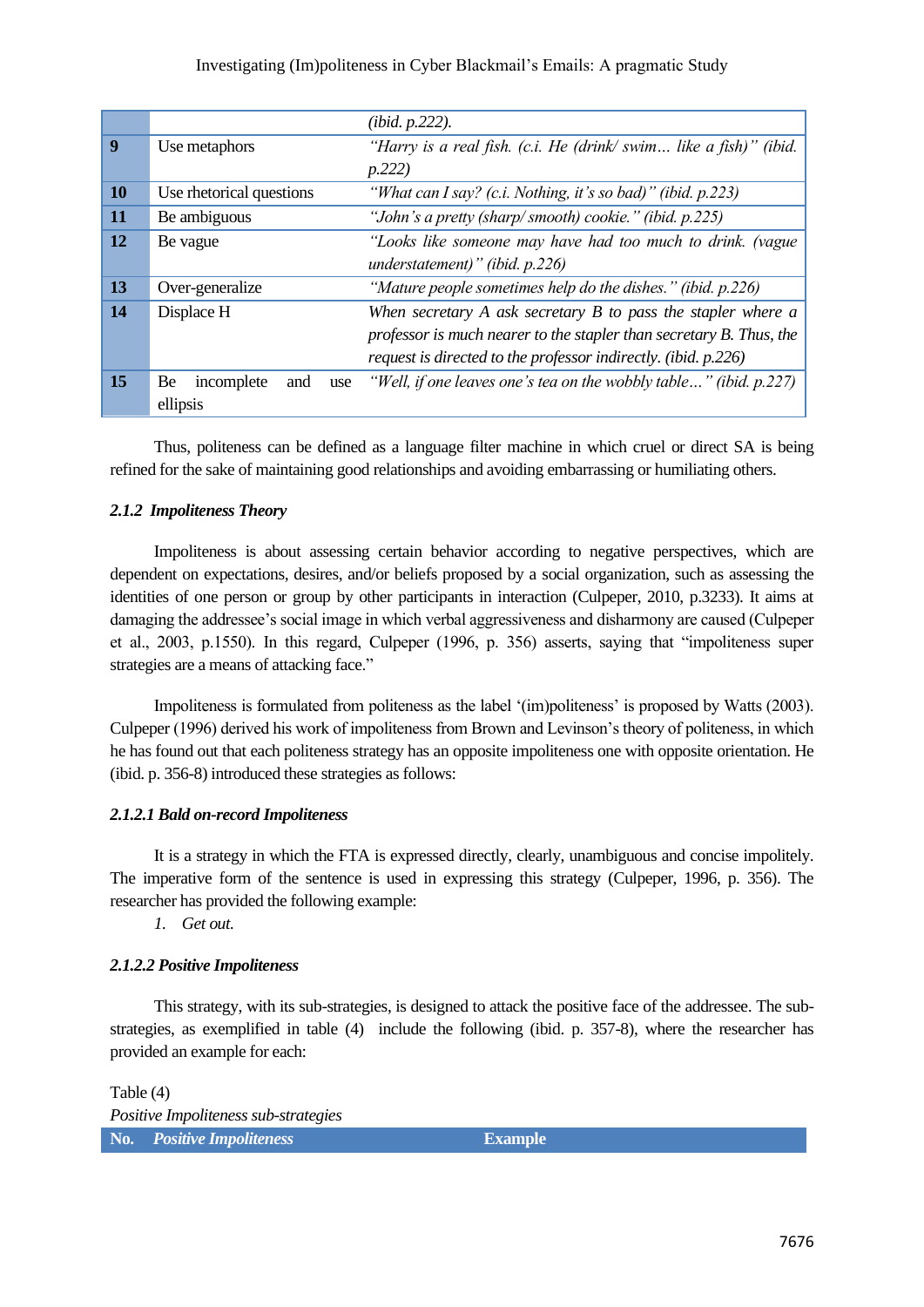| $\vert$ 1               | Ignore, snub, and fail to attend to hearer's <i>I will not wait for you</i> .      |                                                 |
|-------------------------|------------------------------------------------------------------------------------|-------------------------------------------------|
|                         | wants, interests, needs, etc.                                                      |                                                 |
| $\overline{2}$          | Exclude the other from the activity.                                               | Keep away. We don't want you here.              |
| 3                       | Disassociate from the other, deny common <i>Do not blame me. It is your fault.</i> |                                                 |
|                         | ground or association                                                              |                                                 |
| $\overline{\mathbf{4}}$ | disinterested,<br>Be<br>unconcerned,<br>and                                        | You go and complain. I do not care.             |
|                         | unsympathetic                                                                      |                                                 |
| 5                       | Use inappropriate identity markers                                                 | My young fellow, did you thought that you could |
|                         |                                                                                    | get away with it that easy?                     |
| 6                       | Use jargon and obscure or secretive language                                       | I do not believe that he has the magic bullet.  |
| $\overline{7}$          | Seek disagreement, i.e., use sensitive topics or                                   | A: I think he may win this time.                |
|                         | just disagree outright (act as 'Devil's advocate')                                 | B: Do not count on that.                        |
| 8                       | Make others feel uncomfortable                                                     | You have made my life miserable, and now it is  |
|                         |                                                                                    | your turn.                                      |
| 9                       | Use taboo language, <i>i.e.</i> , be abusive, swear, and                           | You are so crazy.                               |
|                         | express strong views opposed to H's                                                |                                                 |
| <b>10</b>               | Call H names, i.e., use derogatory nominations                                     | Mr. James. Now everyone knows what a big        |
|                         |                                                                                    | loser you are.                                  |

## *2.1.2.3Negative Impoliteness*

These strategies are designed to damage the negative face of the addressee. They include the following sub-strategies (Culpeper,1996, p. 358), with an example for each provided by the researcher as shown in table (5):

## Table (5)

*Positive Impoliteness sub-strategies*

| No.                     | <b>Positive Impoliteness</b>                                                                                                                                                                                                      | <b>Example</b>                                                                                                          |
|-------------------------|-----------------------------------------------------------------------------------------------------------------------------------------------------------------------------------------------------------------------------------|-------------------------------------------------------------------------------------------------------------------------|
| $\mathbf 1$             | Frighten, i.e., instill the belief that action detrimental You will be sorry for this.<br>to others will occur.                                                                                                                   |                                                                                                                         |
| $\overline{2}$          | Condescend, scorn or ridicule, i.e., emphasize own You are acting like a little child, you<br>power, use diminutives to other (or other's position), know that!<br>be contemptuous, belittle, and do not take hearer<br>seriously |                                                                                                                         |
| $\overline{\mathbf{3}}$ | Invade others' space; literally (positioning closer than Whom have you been talking to?<br>relationship permits) or metaphorically (ask for<br>intimate information given the relationship.)                                      |                                                                                                                         |
| $\boldsymbol{4}$        | Explicitly associate hearer with a negative aspect, i.e.,<br>personalize, use pronouns, 'I' and 'you'.                                                                                                                            | Without me, you would not have been<br>successful.                                                                      |
| 5                       | Put H's indebtedness on record.                                                                                                                                                                                                   | You are the reason for my failure, and for<br>your information, the failure of the son is<br>the failure of the father. |

## *2.2.1.1 Sarcasm or Mock Politeness*

Mock politeness is an indication of using politeness without having the intention of saving the addressee's face, in which the FTA is performed indirectly by using politeness strategies that are insincere where an implicature is constructed, as in: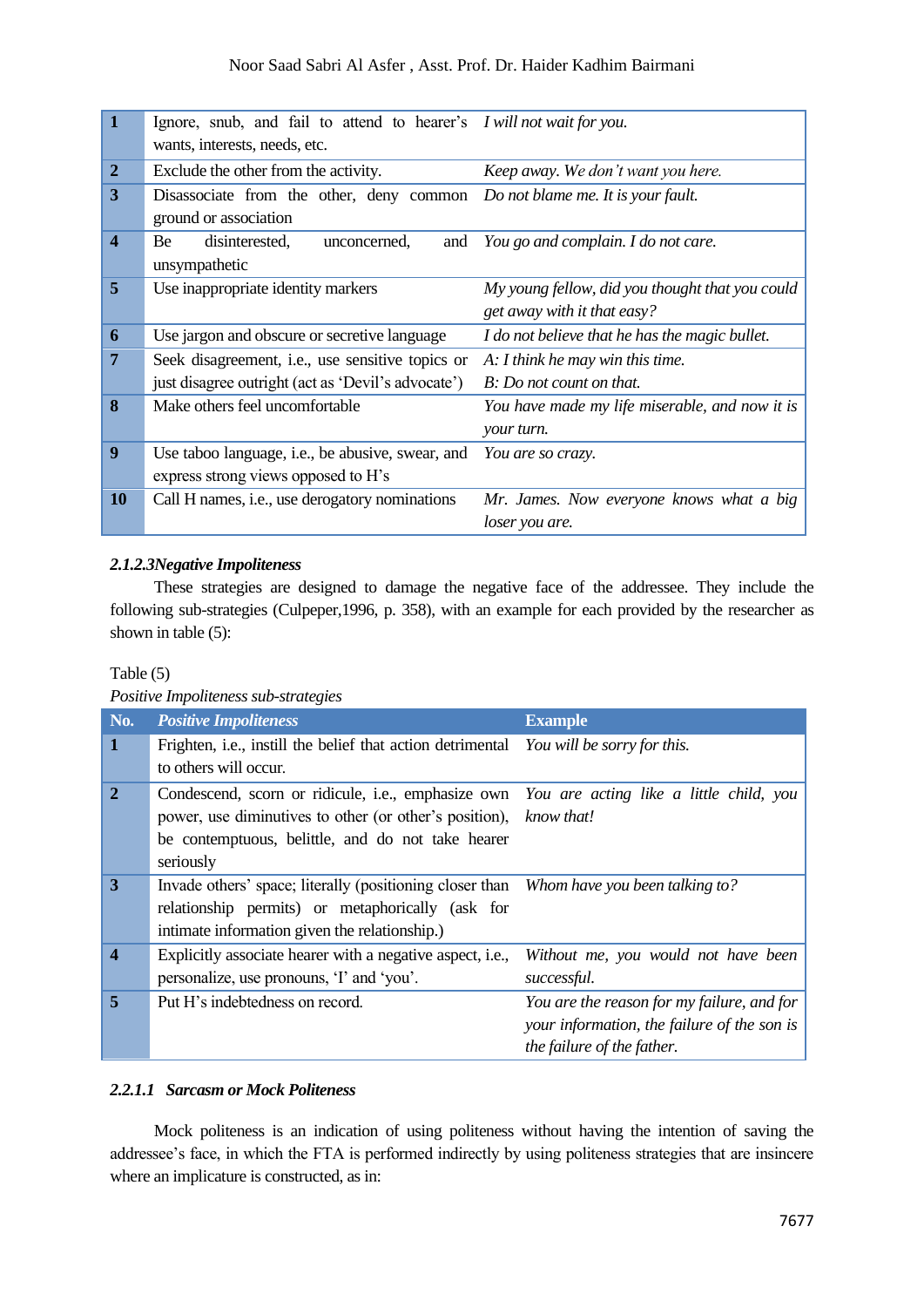#### *2. You astonished me with your behavior.*

One of the realizations of mock politeness is using 'irony', where the speaker's intention is to perform FTA. Thus, using irony does not refer to being polite since politeness flouts only on the surface of an utterance (Culpeper, 1996, p. 356; Culpeper, 2005, p. 42).

#### *2.3 Email*

Email, as the short for electronic mail, is defined by Staff (2004, p. 405) as "a means or system for transmitting messages electronically". It is mentioned in Phrasee (2016) that mailing was used in Massachusetts Institute of Technology as a program named Mailbox in 1965, in which communicators leave their messages for the next user of the same computer as the internet's service has not been invented yet. The idea has advanced on the  $29<sup>th</sup>$  of Oct. 1969, in which an ARPANET [Advanced Research Projects Agency Network] has been executed as a network for connecting various computers across the US Department of Defense to ease communication within this organization. However, the concept of email has emerged in which the first use of email in relation to the internet dates back to 1971 thanks to the work of Ray Tomlinson, who developed his invention to include a destination for sending the email represented by the symbol @. (para. 4-15)

The frequency of emails threatening to reveal the victims' secrets to all of their contacts list for viewing adult online material unless a fee is charged has risen dramatically. The email asserts that the source has populated the computer of the recipient with spyware that has detected the contents being viewed as well as the recipient's engagement in intimate acts via webcam (Get Safe Online, n.d.,para.1). Cyber blackmailers enrich their emails by using effective strategies to make profits. For instance, the claim that the cyber criminal is hosting compromising photos or videos of sexual nature is enough to set fear within the victim resulting in forcing him to comply (Gendre, 2020, para.2,3).

Committing crimes by emails is easier than doing so by other conventional means, for it has some advantages of being easier, faster, less expensive, with the ability to attach files and the advantage of spatial freedom and temporal versatility of emails (Palme, 1995, p.26-32, as cited in Chiad, 2010, p.13-4).

#### *2.6.1 Using Text-based Images*

The first blackmail emails were text only, but cyber criminals have modified their methods to avoid cyber security's detection mechanism using filters in identifying keywords common in blackmail. Textbased image has been used recently as an anti-detecting method where passing filters is not attainable since email filters cannot see images when scanning for signatures like malware code and URLs. (Gendre, 2020, para. 5,7)

### **3. FRAMEWORK**

The present study is based on investigating the pragmatic strategies used by cyber blackmailers in formulating the language of their emails. It is limited to Brown and Levinson's (1987) **Politeness** theory and Culpeper's (1996) **Impoliteness** theory. The data of the study is limited to twenty-five emails collected from 2014 to 2020 from some authentic websites, where it is to be slotted into two types following Sancho's definition (2017), i.e., **Webcam Blackmail** and **Business Blackmail**. The researcher is going to adopt the following procedures in conducting the study:

- 1. Gathering data from some authentic websites.
- 2. Using Google Docs to convert the data from text-based images into texts.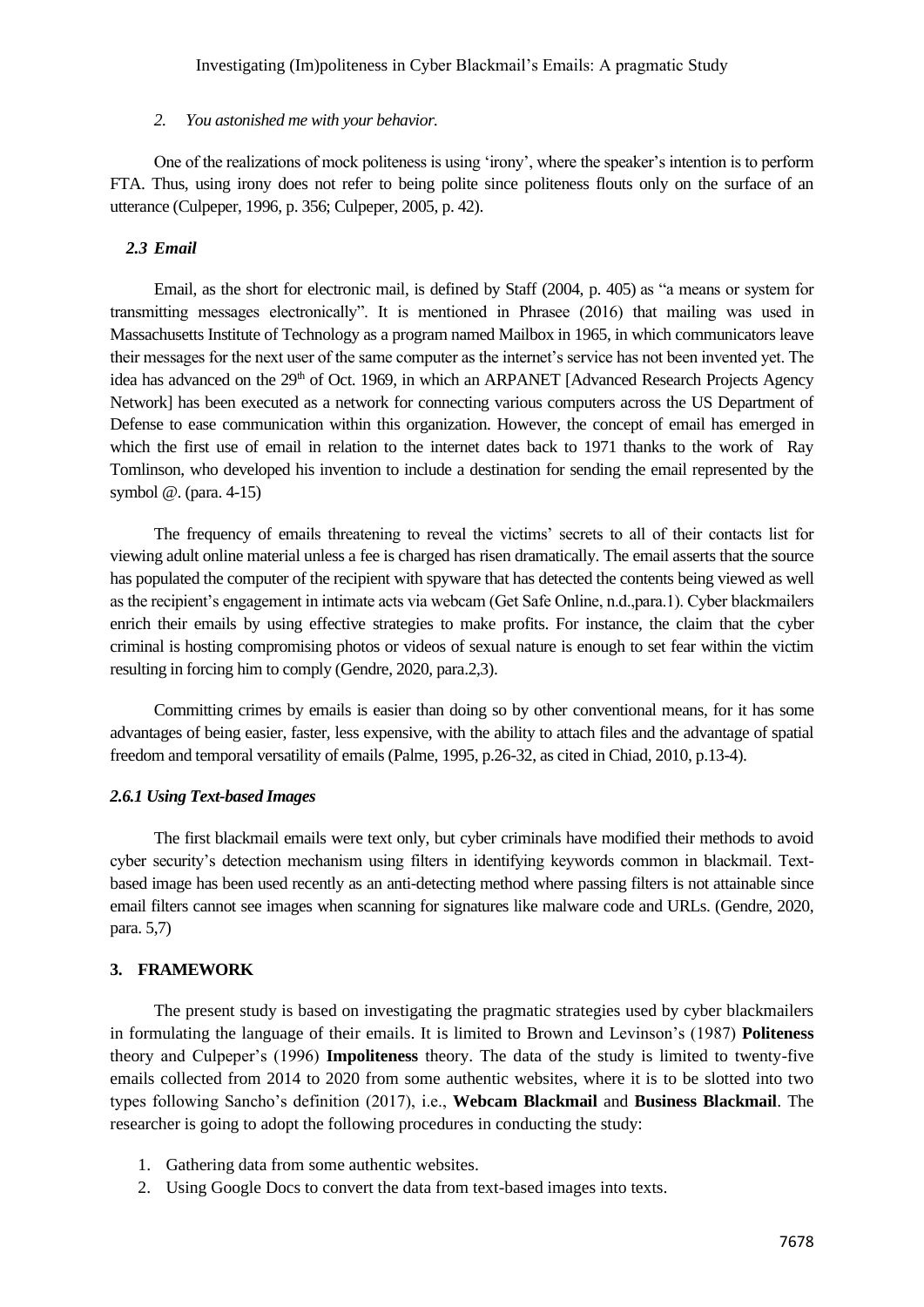- 3. Arranging and numbering the data in chronological order.
- 4. Using a mixed-method of analysis. The qualitative part is for providing full description and clarification of the theoretical side, while the quantitative one includes statistical analysis using tables of percentages and frequencies in calculating the result of analyzing the strategies used in emails.
- 5. Applying the eclectic model and viewing some examples of data analysis.
- 6. Discussing the results of the analysis.
- 7. Drawing conclusions to examine the validity of the hypotheses.

### **4. DATA ANALYSIS**

### **Email No. 4**

This email is business blackmail in which the cyber criminal is addressing a company rather than an individual. This is indicated from the following utterances, *"please forward this email to someone in your company.***"** The threat involves revealing the databases gained illegally or even selling them to those who offer the highest price. It also involves sabotaging the company's business with its client and deleting the links' indexing using the **"***blackhat***"** technique.

#### **Extract 1**

## **"***(1) if you decide not to pay, (2) we will start the attack at the indicated date …;(3) you will only end up wasting more money trying to find a solution. (4) We will completely destroy your reputation amongst google and your customers."*

The blackmailer threatens the victim of the consequences of ignoring his demand, trying to influence him to comply. He implies his demand within a hypothesis to leave a chance for the occurrence of the alternative decision, i.e., to meet the demand. He aims at enforcing the victim to pay in exchange for keeping business safe. In (1), he uses "*if-conditional*" in making a hypothetical meaning, employing negative politeness (hedge), rather than imposing his own opinion to minimize the effects of performing FTA as he introduces his demand for payment. Utterances (2, 3, and 4) include using negative impoliteness (frightens), where the blackmailer intends to frighten the victim of the damaging consequences to push him to meet his demand.

#### **Email No. 6**

The type of this email is webcam blackmail. This is indicated in the following utterances produced by the criminal in which he explains that he obtained the data using the victim's camera: *"First påit shows thē video you werē viewing', '2nd part displays the recording of your càm."*

### **Extract 2**

*"(1) You could kēep on your daily life like this nevēr happenēd (2) and you are never going to hear back again from me."*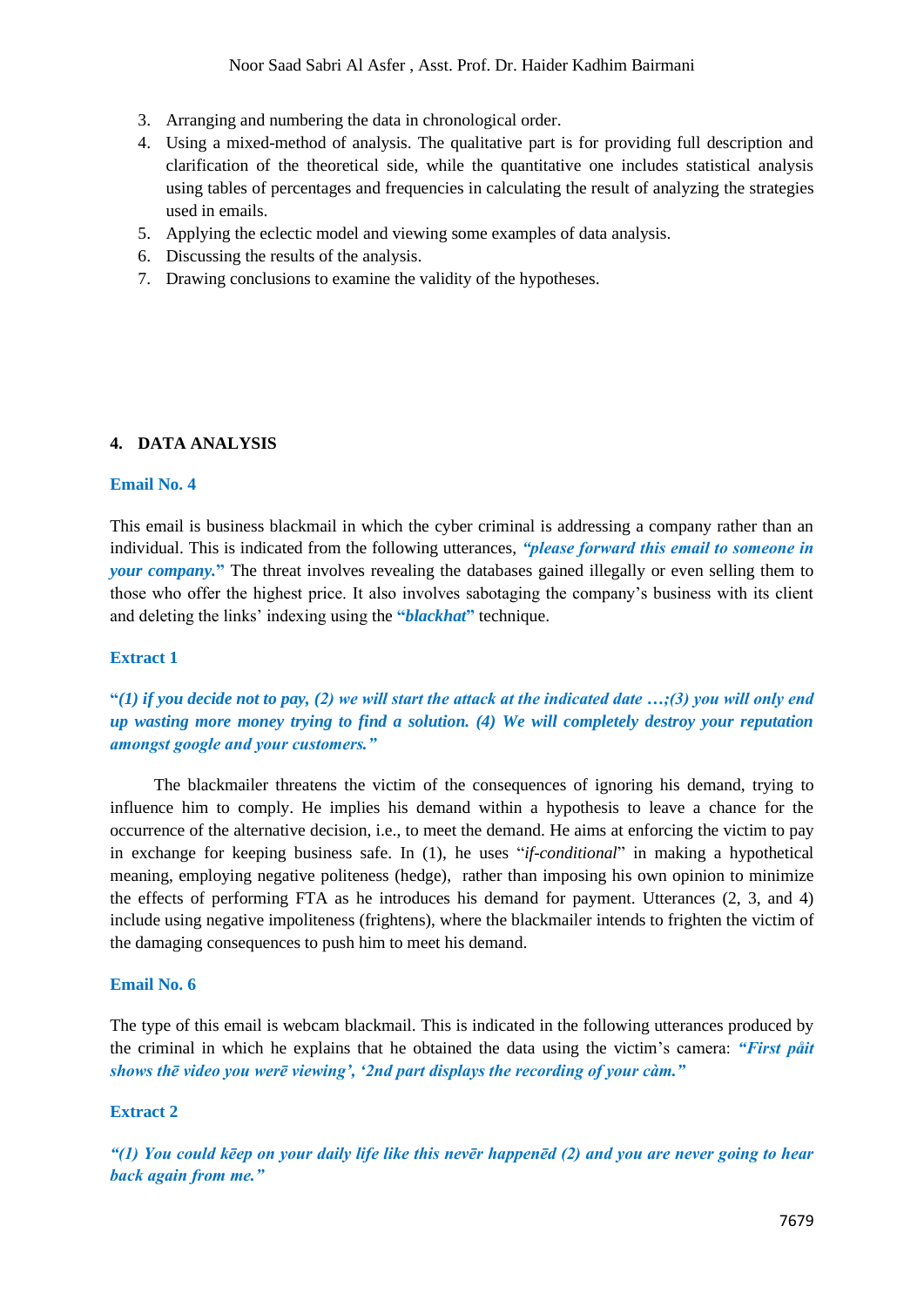The blackmailer gives his word to the victim by promising that life will go back to normal after making the payment. Thus, he combines his request for money with the promise of ending the blackmail, where he sets the victim's compliance as a condition for ceasing the threat. Thus, he promises to leave his victim to live his life normally by employing Positive politeness (promise) in the two utterances, (1), (2), where the blackmailer appears polite as he shows awareness towards the victim's positive face by promising to leave him alone.

### **Email No. 8**

This email is webcam blackmail. The blackmailer has gathered sensitive data concerning his victim using his camera. This is indicated from the following utterance: *"I collected all your private data and I recorded you through your webcam"***.** 

#### **Extract 3**

### *"(1) The only way to stop me, (2) is to pay exactly 800\$ in Bitcoin (BTC)."*

The blackmailer introduces the condition for stopping the threat as the only way to get out of this situation, i.e., to accept the deal and pay the amount. He tries to drive the victim to comply where no other safe choice is available. In (1), he resorts to imply his demand in order to minimize FTA using off-record politeness (hint), as he suggests for the victim to stop the threat. In (2), The blackmailer employs negative politeness (generalize), where he implies his request without specifying the victim as the addressee to minimize FTA towards the victim's negative face.

### **5. DISCUSSION**

This section includes discussing the result of analyzing the twenty-five email as a whole, along with providing frequencies and percentages of occurrences within tables.

#### *5.1 Types of Cyber Blackmail's Results Discussion*

Data analysis has shown that most of the emails are of webcam type, where the blackmailers have captured victims' intimate data and use them as a hostage to obtain money for exchange. Twenty-one emails out of twenty-five are webcam blackmails, which occupies (84%), whereas only four emails are business blackmails, which occupies (16%). It is believed that webcam blackmail has higher occurrence than business blackmail due to the easiness of the method used to obtain such data, merely by spreading malware on some websites, i.e., a specific harmful electronic virus that infects computers, resulting in the victims' computers and all of the accounts controlled by the cyber criminals. Table (1) and figure (1) illustrate the occurrence of cyber blackmail's types:

# **Table (1)**

| <b>Types of Cyber Blackmail</b> |                                                  |     |         |  |
|---------------------------------|--------------------------------------------------|-----|---------|--|
|                                 | No. Types of $\overline{\text{Cyber Blackmail}}$ | Fr. | TP 1    |  |
|                                 | Webcam Blackmail                                 | 21  | 84%     |  |
| $\overline{2}$                  | <b>Business Blackmail</b>                        |     | 16%     |  |
| Total                           |                                                  | 25  | $100\%$ |  |

**Figure (1)** *Types of Cyber Blackmail*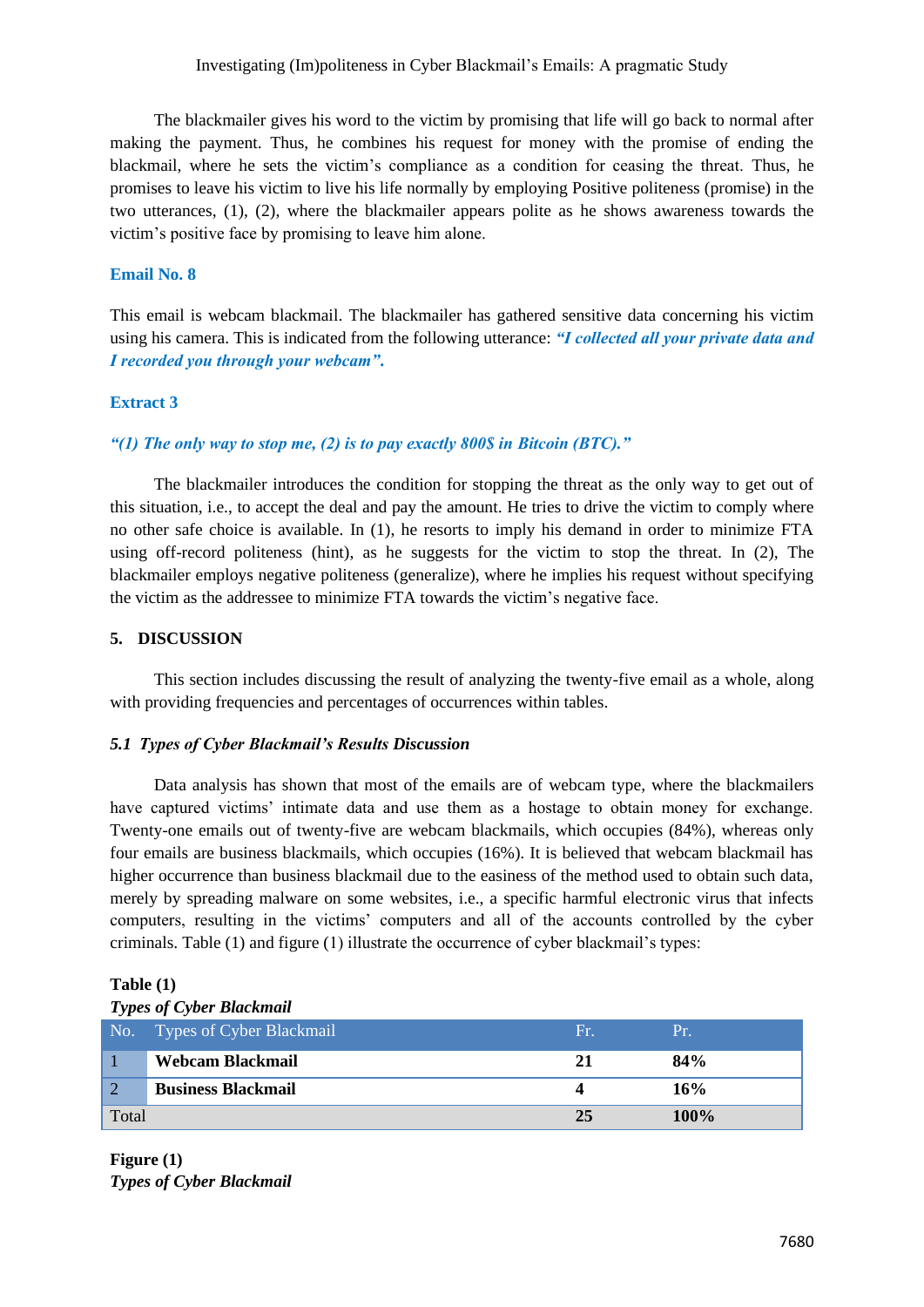

#### **5.2 Politeness's Results Discussion**

Frequencies and percentages of using politeness strategies are distributed differently among their sub-classification. Off-record politeness occupies the first place with the frequency of (332) and the percentage of (50.2%), where hint as a sub-strategy has the highest frequency and percentage among other Off-record sub-strategies, i.e., (232), (69.9%). Thus, blackmailers appear to be polite since they go off-record while revealing their goal of the emails. Negative politeness occupies the second place with the frequency of (205) and percentage of (30.9%), where Hedge as a sub-strategy has the highest frequency and percentage among other sub-strategies, i.e., (185), (90.2%). Blackmailers again appear to be polite as they try to minimize FTA through using mitigation words, i.e., hedges. Positive politeness occupies the third place with the frequency of (116) and a percentage of (17.5%). It is detected through using promise as a sub-strategy with the frequency of (62) and the percentage of (53.45%), and (attend H's needs) with the frequency of (21) and the percentage of (18.1%) where blackmailers show awareness toward victims positive face, thus, appear polite.

Finally, Bald on-record politeness (imperative) occupies the last place with the frequency of (9) and percentage of (1.36%). Table (2) illustrates the result of detecting politeness strategies in emails:

|              | I butthess buttlegies in Emans |                                     |                  |          |  |  |
|--------------|--------------------------------|-------------------------------------|------------------|----------|--|--|
| No.          | <b>Politeness</b>              | Sub-strategies                      | Fr.              | Pr.      |  |  |
| $\mathbf{1}$ | <b>Bald on-record</b>          | Imperative                          | 9                | 100%     |  |  |
|              | politeness                     |                                     |                  |          |  |  |
|              | <b>Total</b>                   |                                     | 9                | 1.36 %   |  |  |
| 2            | <b>Positive Pol.</b>           | <b>Attend H's needs</b>             | 21               | 18.1%    |  |  |
|              |                                | <b>Promise and offer</b>            | 62               | 53.45%   |  |  |
|              |                                | Be optimistic                       | 10               | 8.62%    |  |  |
|              |                                | <b>Seek agreement</b>               | 6                | 5.17%    |  |  |
|              |                                | <b>Give reason</b>                  | 18               | 15.5%    |  |  |
|              |                                | <b>Intensify interest to H</b>      | 1                | $0.86\%$ |  |  |
|              |                                | <b>Sympathizes</b>                  | 4                | 3.45%    |  |  |
|              |                                | Include both S and H in an activity | $\boldsymbol{2}$ | $1.7\%$  |  |  |
|              |                                | Give gift                           | $\overline{2}$   | $1.7\%$  |  |  |
|              | <b>Total</b>                   |                                     | 116              | 17.5%    |  |  |

7681

#### **Table (2)**  *Politeness Strategies in Emails*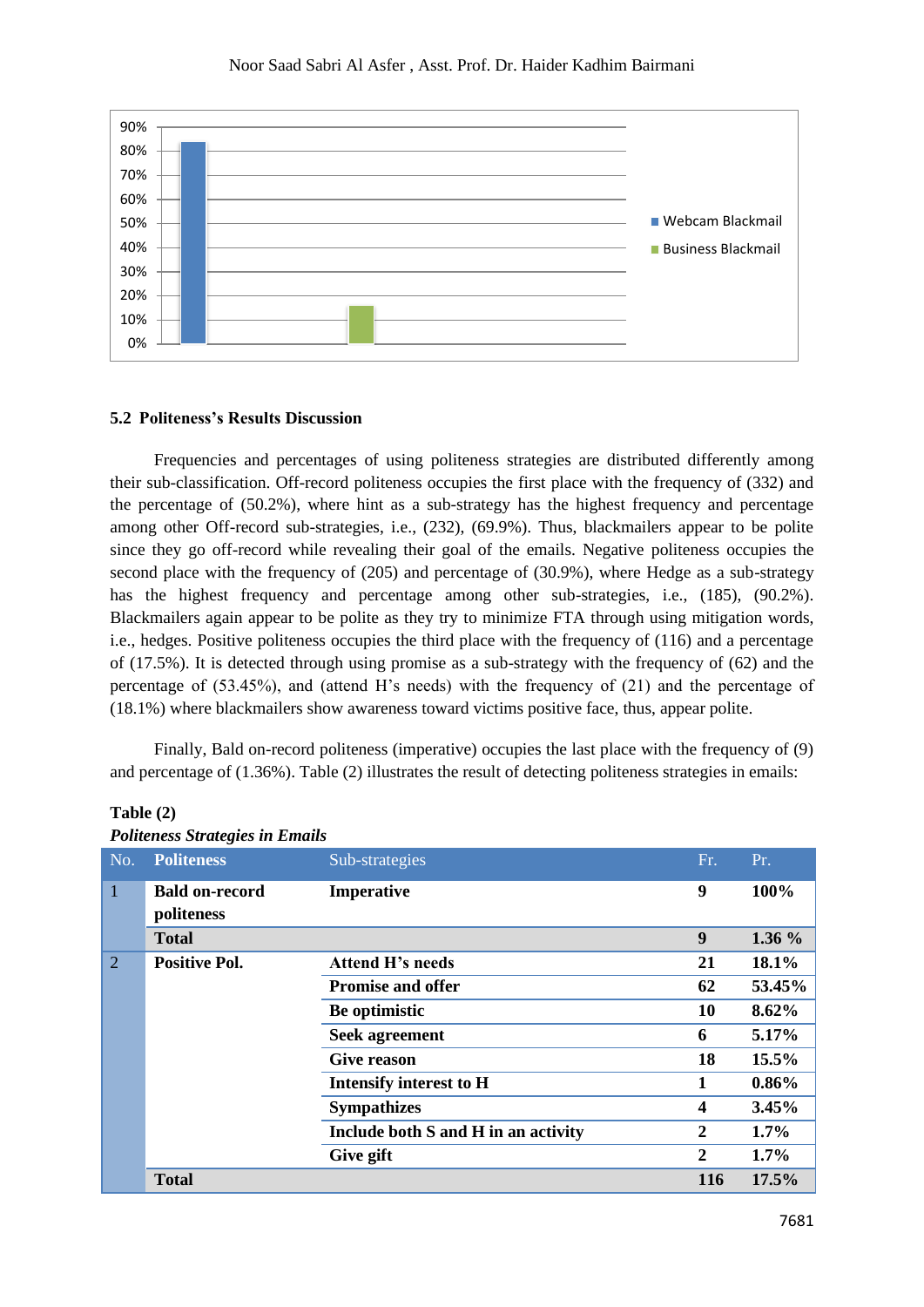| $\overline{3}$ | <b>Negative</b> politeness   | Hedge                        | 185                     | 90.2%    |
|----------------|------------------------------|------------------------------|-------------------------|----------|
|                |                              | <b>Apologies</b>             | 5                       | 2.44%    |
|                |                              | <b>Minimize imposition</b>   | 6                       | 2.9%     |
|                |                              | State FTA as a general rule  | $\overline{\mathbf{4}}$ | 1.95%    |
|                |                              | Go on record as a debt       | $\boldsymbol{2}$        | $0.98\%$ |
|                |                              | Be pessimistic               | 3                       | 1.46%    |
|                | <b>Total</b>                 |                              | 205                     | 30.9%    |
| $\overline{4}$ | <b>Off-record</b> politeness | Hint                         | 232                     | 69.9%    |
|                |                              | <b>Give association clue</b> | 58                      | 17.47%   |
|                |                              | RQ                           | 28                      | 8.4%     |
|                |                              | <b>Tautology</b>             | 1                       | $0.3\%$  |
|                |                              | <b>Displace H</b>            | 3                       | $0.9\%$  |
|                |                              | Use ellipsis                 | 5                       | 1.5%     |
|                |                              | <b>Presupposes</b>           | $\overline{\mathbf{4}}$ | $1.2\%$  |
|                |                              | <b>Understate</b>            | 1                       | $0.3\%$  |
|                | <b>Total</b>                 |                              | 332                     | 50.2%    |
| Total          |                              |                              | 662                     | 100%     |

## **5.3 Impoliteness's Results**

Results have shown that blackmailers use impoliteness strategies with different frequencies and percentages and these strategies are distributed differently among their sub-classification.

Negative impoliteness occupies the first place with the frequency of (337) and percentage of (76.6%), where the sub-strategies Personalize, Invade H's space, and Frighten, among other Negative Politeness's sub-strategies, have the highest frequencies and percentages as follow: (147), (43.62%), (89), (26.4%), (80) (23.74%). Here, blackmailers intend to threaten victims' negative faces by addressing them using the pronoun 'you' and speaking about victims' personal information to indicate the coming of evil consequence and to frighten them.

Bald on-record impoliteness (imperative) occupies the second place with the frequency of (78) and the percentage of (17.7%), where blackmailers direct their victims to obey their demand without any attempt to preserves victims' faces.

Mock politeness occupies the third place with the frequency of (20) and the percentage of (4.5%), where blackmailers use irony to indicate insincere politeness

The last place is occupied by Positive politeness (ignores H's need), where it has the frequency of (5) and the percentage of (1.14%). Table (3) illustrates the results of detecting impoliteness strategies in emails:

| mponeness su alexes in manus          |                   |     |           |  |
|---------------------------------------|-------------------|-----|-----------|--|
| No. Impoliteness                      | Sub-strategies    | Fr. | Pr.       |  |
| <b>Bald on-record</b><br>impoliteness | <b>Imperative</b> | 78  | $100\%$   |  |
| <b>Total</b>                          |                   | 78  | $17.72\%$ |  |

## **Table (3)**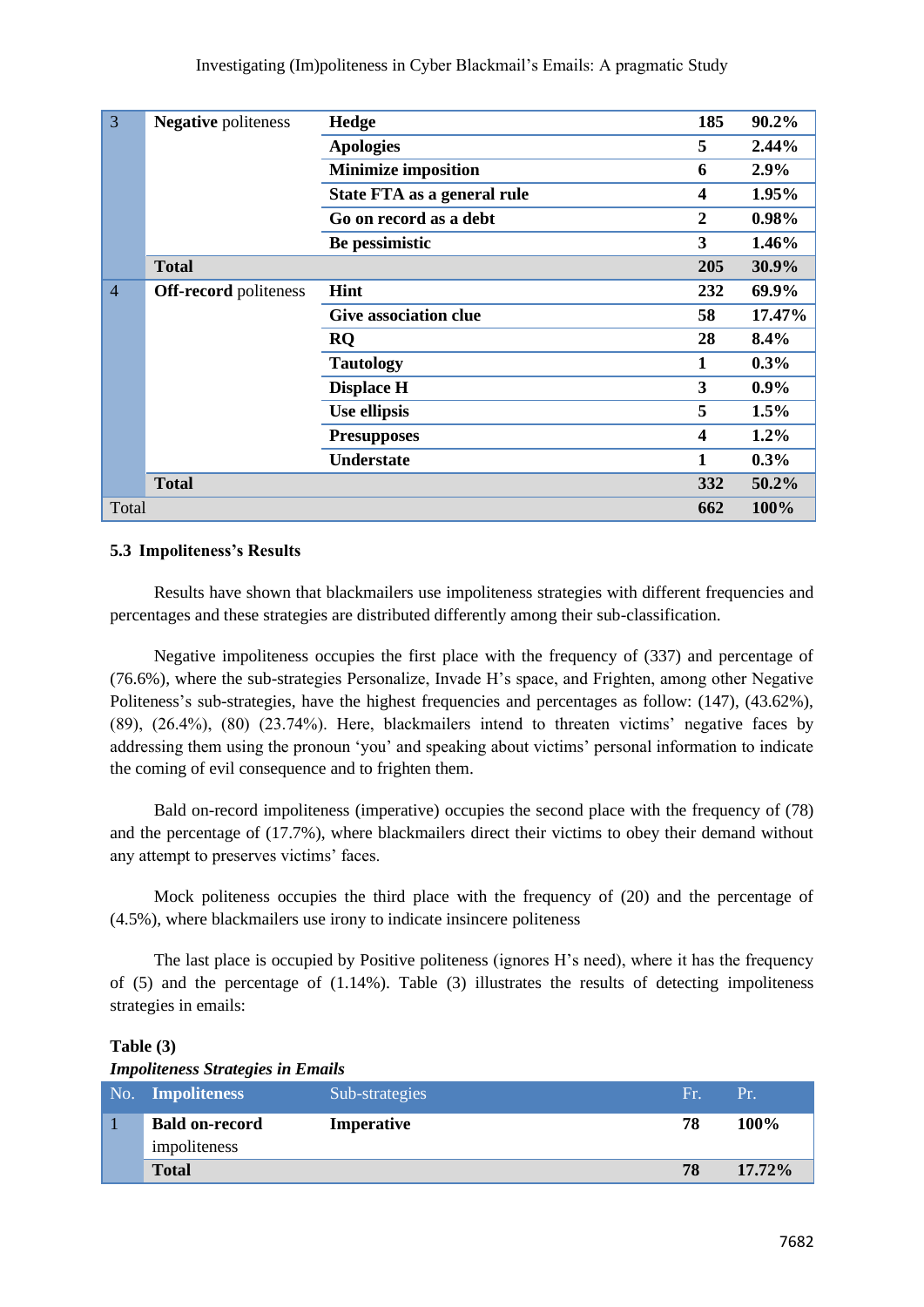| $\boxed{2}$    | <b>Positive</b> impoliteness | Ignores H's need               | 5   | 100%   |
|----------------|------------------------------|--------------------------------|-----|--------|
|                | <b>Total</b>                 |                                | 5   | 1.14%  |
| $\overline{3}$ | <b>Negative</b> impoliteness | Frighten                       | 80  | 23.74% |
|                |                              | <b>Condescend and Ridicule</b> | 21  | 6.23%  |
|                |                              | Invade H's space               | 89  | 26.4%  |
|                |                              | <b>Personalize</b>             | 147 | 43.62% |
|                | <b>Total</b>                 |                                | 337 | 76.6%  |
| $\overline{4}$ | <b>Mock</b> politeness       | Irony                          | 20  | 100%   |
|                | <b>Total</b>                 |                                | 20  | 4.54%  |
| Total          |                              |                                | 440 | 100%   |

### **6. Conclusion**

Cyber blackmailers usually blackmail victims using their embarrassing data as a hostage that is obtained through their webcam on which they gained control using the virus that victims' computers have been infected with during visiting adult websites. Thus, most of the cases studied are of Webcam or Sextortion types.

Cyber blackmailers employ both polite and impolite strategies in their emails. However, they rely on politeness strategies in introducing their demand and in conveying the threat to reduce the impact of performing FTA. Off-record politeness serves the purpose as blackmailers use indirectness during using some SA that carries a threat to victims' faces. Negative impoliteness is used as blackmailers shift their tone to impoliteness to remind victims of the consequence of rejecting the blackmail. However, cyber blackmailers tend to use a polite method of communicating. One justification is that they have to succeed in altering the thinking of their victims and convincing them of the necessity of making the payment. Thus, they must be polite as a means of being convincing.

## **References**

- 1. Arends, J. (2017a). The Felicity Conditions of Blackmail*.* [An Unpublished Term Paper]. Department of Linguistics, University of Amsterdam. Netherlands.
- 2. \_\_\_\_\_\_\_\_, (2017b). Blackmail: How does it Works. [M.A. Thesis]. Retrieved from <https://scripties.uba.uva.nl/download?fid=650721>
- 3. Brenner, S. W. (2010). *Cybercrime: criminal threats from cyberspace*. ABC-CLIO.
- 4. Brown, P. & Levinson, S. C. (1987). *Politeness*: *Some Universals in Language Usage* (2nd ed.). Cambridge: Cambridge University Press.
- 5. Chiad, M. O. (2010). Conventional Correspondences and E-mails: Distinguishable Text Types: A Comparative Study. [An Unpublished Ph.D. Dissertation]. University of Pune. Institute of Advanced Studies in English.
- 6. Cruse, A. (2006). *Glossary of semantics and pragmatics*. Edinburgh University Press.
- 7. Crystal, D. (2003). *A Dictionary of Linguistics and Phonetics* (5th ed.). Oxford: Blackwell.
- 8. Culpeper, J. (1996). Towards an anatomy of impoliteness. *Journal of Pragmatics 25*(3), 349– 367. Retrieved from<https://www.sciencedirect.com/science/article/abs/pii/0378216695000143>
- 9. ———. Bousfield, D., & Wichmann, A. (2003). Impoliteness revisited: with special reference to dynamic and prosodic aspects. *Journal of Pragmatics, 35*(10-11), 1545-1579. Retrieved from<https://www.sciencedirect.com/science/article/abs/pii/S0378216602001182>
- 10. ———. (2005). Impoliteness and Entertainment in the Television Quiz Show: The Weakest Link. *Journal of Politeness Research, 1*(1), 35–72. Retrieved from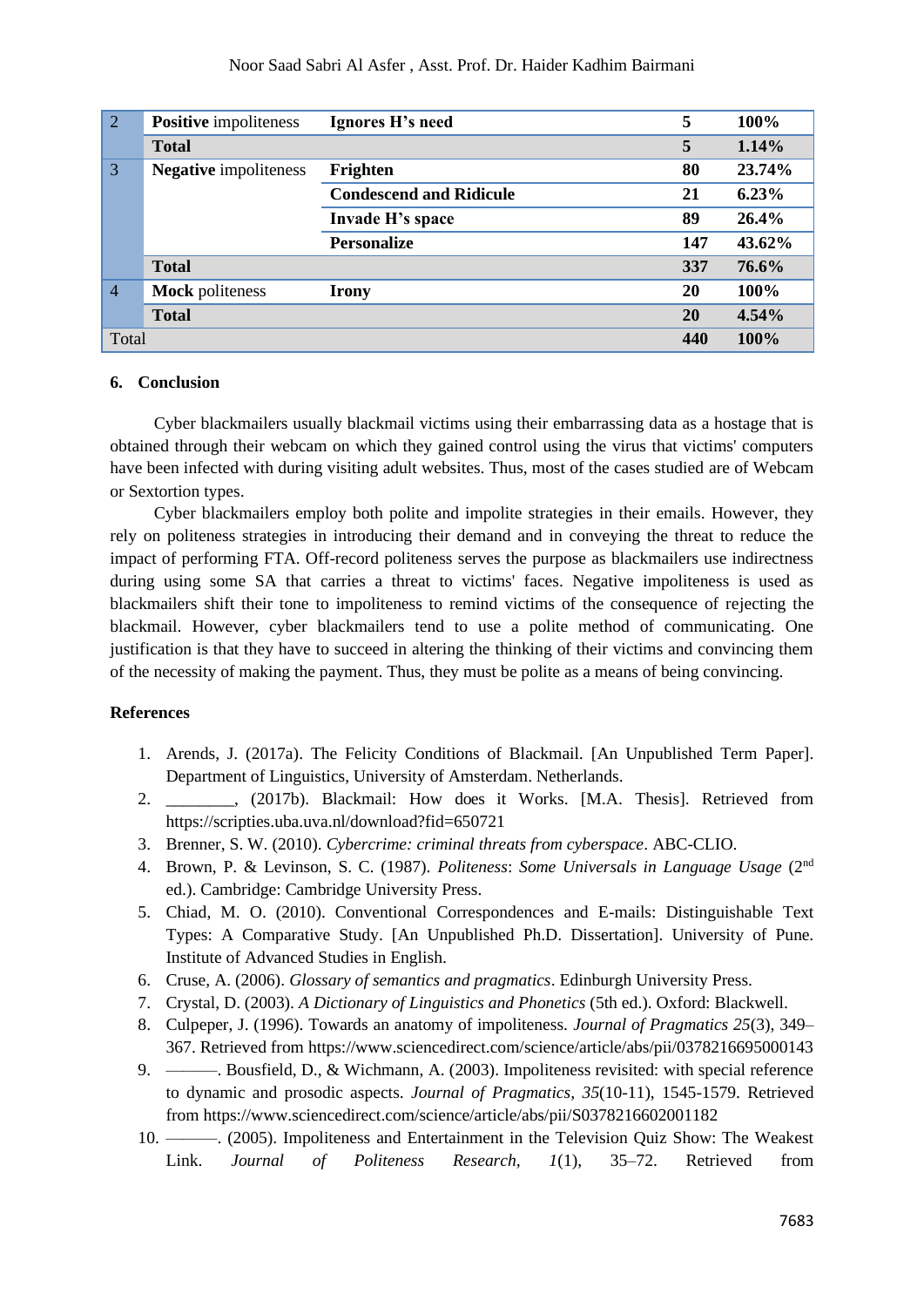[https://www.researchgate.net/publication/249931038\\_Impoliteness\\_and\\_Entertainment\\_in\\_the](https://www.researchgate.net/publication/249931038_Impoliteness_and_Entertainment_in_the_Television_Quiz_Show_The_Weakest_Link) [\\_Television\\_Quiz\\_Show\\_The\\_Weakest\\_Link](https://www.researchgate.net/publication/249931038_Impoliteness_and_Entertainment_in_the_Television_Quiz_Show_The_Weakest_Link)

- 11. ———. (2010). Conventionalised impoliteness formulae. *Journal of pragmatics*, *42*(12), 3232-3245. Retrieved from [https://www.researchgate.net/publication/223412233\\_Conventionalized\\_Impoliteness\\_Formul](https://www.researchgate.net/publication/223412233_Conventionalized_Impoliteness_Formulae)
- 12. Cutting, J. (2008). *Pragmatics and discourse: A resource book for students*. London: Routledge.
- 13. Gee, J. P. (2011). *How to do discourse analysis: A toolkit*. New York: Routledge.
- 14. Goffman, E. (1967). *Interaction ritual: Essays in face-to-face behavior*. Chicago, IL: Aldine Publishing Company.
- 15. Juettner, B. (2009). *Crime Scene Investigations: Blackmail and Bribery*. San Francisco CA: Gale Engage Learning.
- 16. Lakoff, R. (1975). *Language and woman's place*. New York: Harper & Row.
- 17. Lukens, R. J. (1998). *A critical handbook of children's literature* (2nd ed.). DIANE Publishing.
- 18. Leech, G. N. (1983). *Principles of pragmatics*. London: Longman.
- 19. \_\_\_\_\_\_\_\_\_. & Short M. H., (1981). *Style in Fiction. A linguistic Introduction to English Fictional Prose.* London: Longman.
- 20. Morris, C. H. (1938). Foundation of the theory of signs. In *International Encyclopedia of Unified Science, 2*(1). Chicago: University of Chicago Press.
- 21. Palme, J. (1995). *Electronic Mail.* Artech House: Boston.
- 22. Petríčková, I. (2012). Politeness strategies in interview questions. Bachelor"s Diploma Thesis. Czech: Masarykova University. Retrieved from<https://is.muni.cz/th/zqdds/Thesis.pdf>
- 23. Raheem, K. M. (2016). A Pragmatic Analysis of Politeness Strategies in Some Selected Presidential Debates. The retrieved from  $\blacksquare$ [https://www.researchgate.net/publication/349176741\\_Pragmatic\\_Analysis\\_of\\_Politeness\\_Strategie](https://www.researchgate.net/publication/349176741_Pragmatic_Analysis_of_Politeness_Strategies_in_Some_Selected_Presidential_Debates) s in Some Selected Presidential Debates.
- 24. Sancho, D., (2017). Digital extortion: A forward-looking view. *Trend Micro Forward-Looking Threat Research (FTR) Team*. Retrieved from [https://documents.trendmicro.com/assets/wp-digital](https://documents.trendmicro.com/assets/wp-digital-extortion-a-forward-looking-view.pdf)[extortion-a-forward-looking-view.pdf](https://documents.trendmicro.com/assets/wp-digital-extortion-a-forward-looking-view.pdf)
- 25. Searle, J. (1975). *Indirect Speech Acts*, in Peter Cole and Jerry L. Morgan(eds.). *Syntax and Semantics* 3: Speech Acts, Academic Press.
- 26. Shuy, R. W. (2005). *Creating language crimes: How law enforcement uses (and misuses) language*. Oxford University Press on Demand.
- 27. Solan, L. M., & Tiersma, P. M. (2005). *Speaking of crime: The language of criminal justice*. University of Chicago Press.
- 28. Watts, R. J., (2003). *Politeness*. Cambridge University Press.
- 29. Staff, M. W. (2004). *Merriam-Webster's collegiate dictionary*, 2. Merriam-Webster.
- 30. Yule, G. (1996). *Pragmatics*. Oxford: Oxford University Press.

### **31. Websites**

[ae](https://www.researchgate.net/publication/223412233_Conventionalized_Impoliteness_Formulae)

- 32. Content Team, (2019). Blackmail. In Legal Dictionary. Retrieved from [https://legaldictionary.net/blackmail/.](https://legaldictionary.net/blackmail/) [Accessed on 17 Jan. 2021]
- 33. Europol. (2017). Online sexual coercion and extortion as a form of crime affecting children: law enforcement perspective. European Cybercrime Centre. Retrieved from